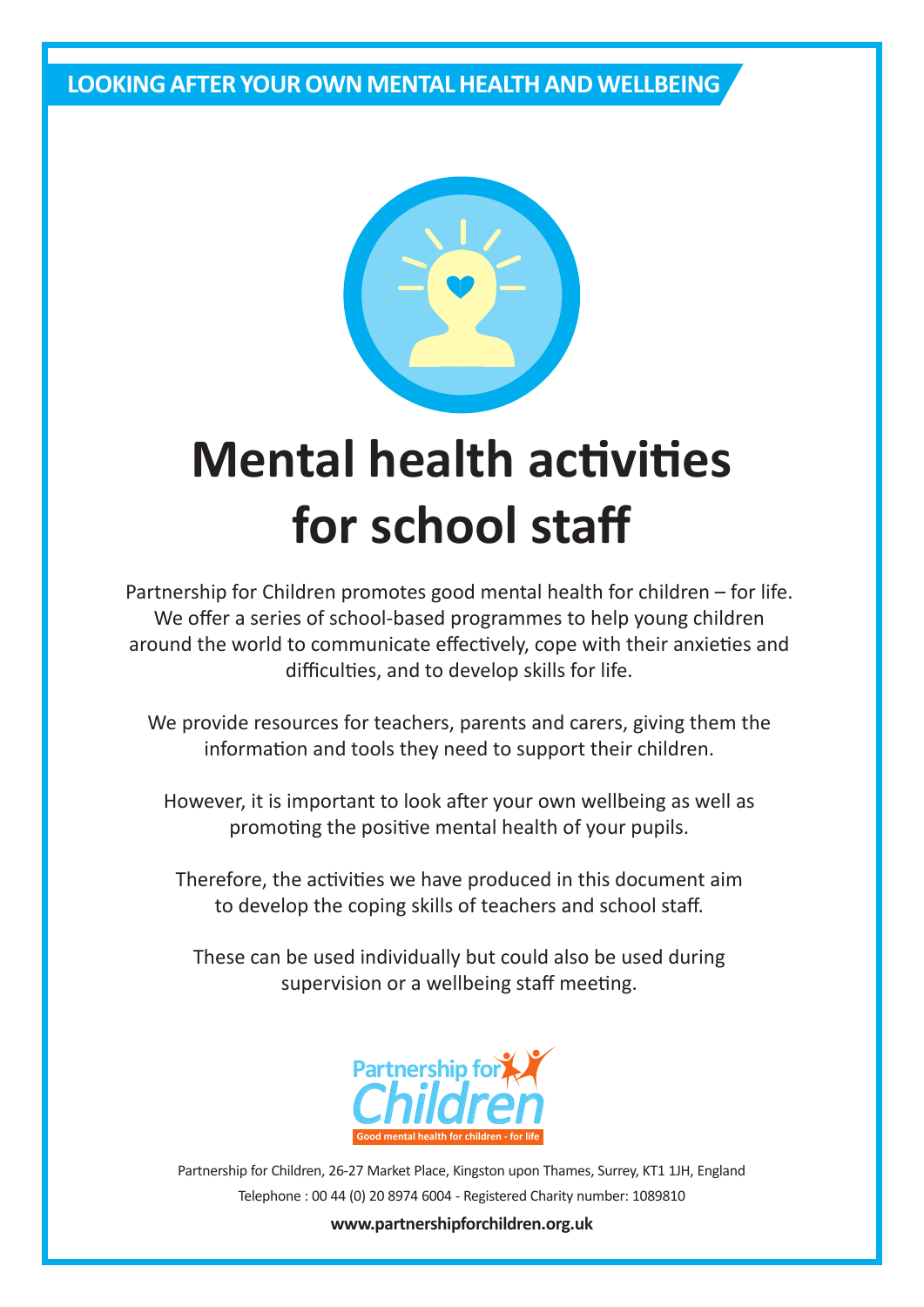

**A tool to reflect on what makes you stressed but also to develop your own positive solutions to these stressors.**

#### **WHAT MAKES ME STRESSED?**



**EXAMPLES: Too much to do, noise, lack of sleep**

### **HOW DO I REACT TO BEING STRESSED?**







**EXAMPLES: Get angry, cry, exercise**

### **WHAT OTHER POSITIVE COPING STRATEGIES COULD I TRY?**



**EXAMPLES: Relaxing, reading, playing with my children**

### **WHAT WOULD I LIKE OTHERS TO KNOW OR DO?**



**EXAMPLES: Give me some space, ask me if they can help**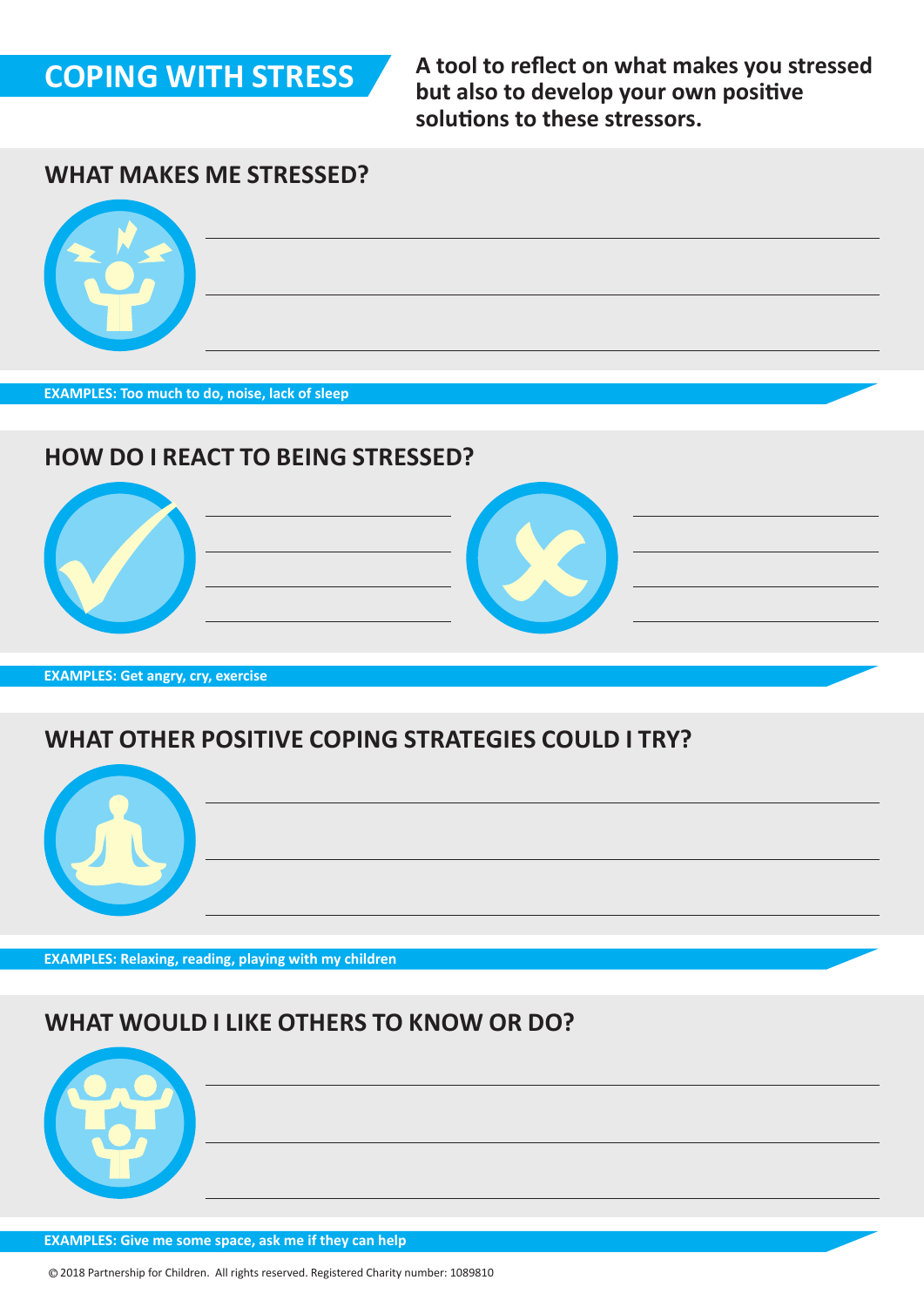# **GOOD DAY, BAD DAY**

**Notice the differences between the good and the bad day you described. Use ideas from your good day to help you cope with the more difficult days.**

| <b>DESCRIBE A GOOD DAY</b> | <b>DESCRIBE A BAD DAY</b>  |
|----------------------------|----------------------------|
| WHAT MADE THIS DAY GOOD?   |                            |
| <b>WHAT DID YOU DO?</b>    | <b>WHAT DID OTHERS DO?</b> |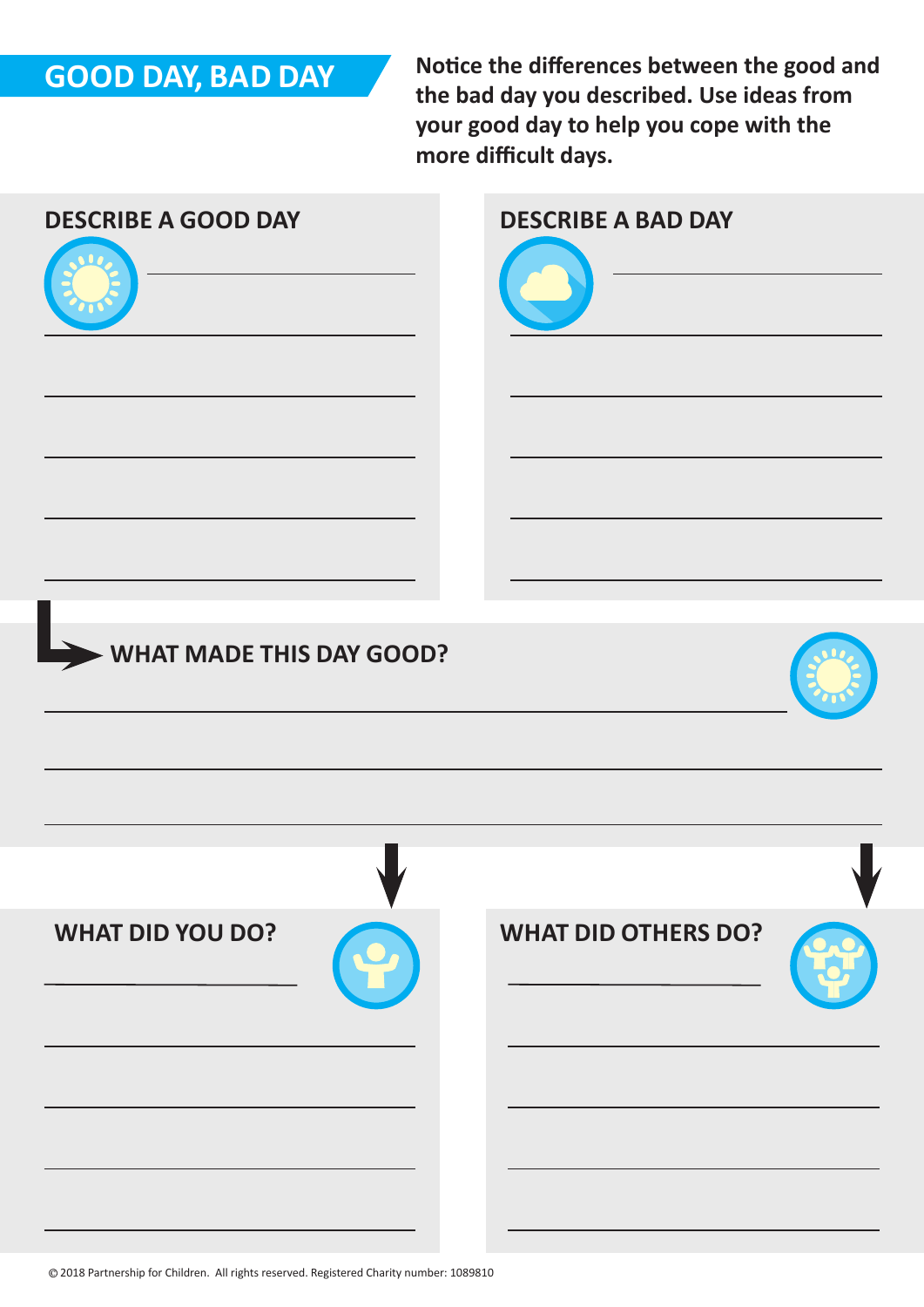### **CIRCLES OF SUPPORT**

**Think about the people that help and support you. Look at people in all areas of your life who can help you to feel mentally well and emotionally healthy.**

Think about family, friends, colleagues, acquaintances and organisations. Which circle you put them in depends how close you are to them.

This will help you to know who to ask for support in different situations and a reminder that don't have to cope alone – you can ask for help.

P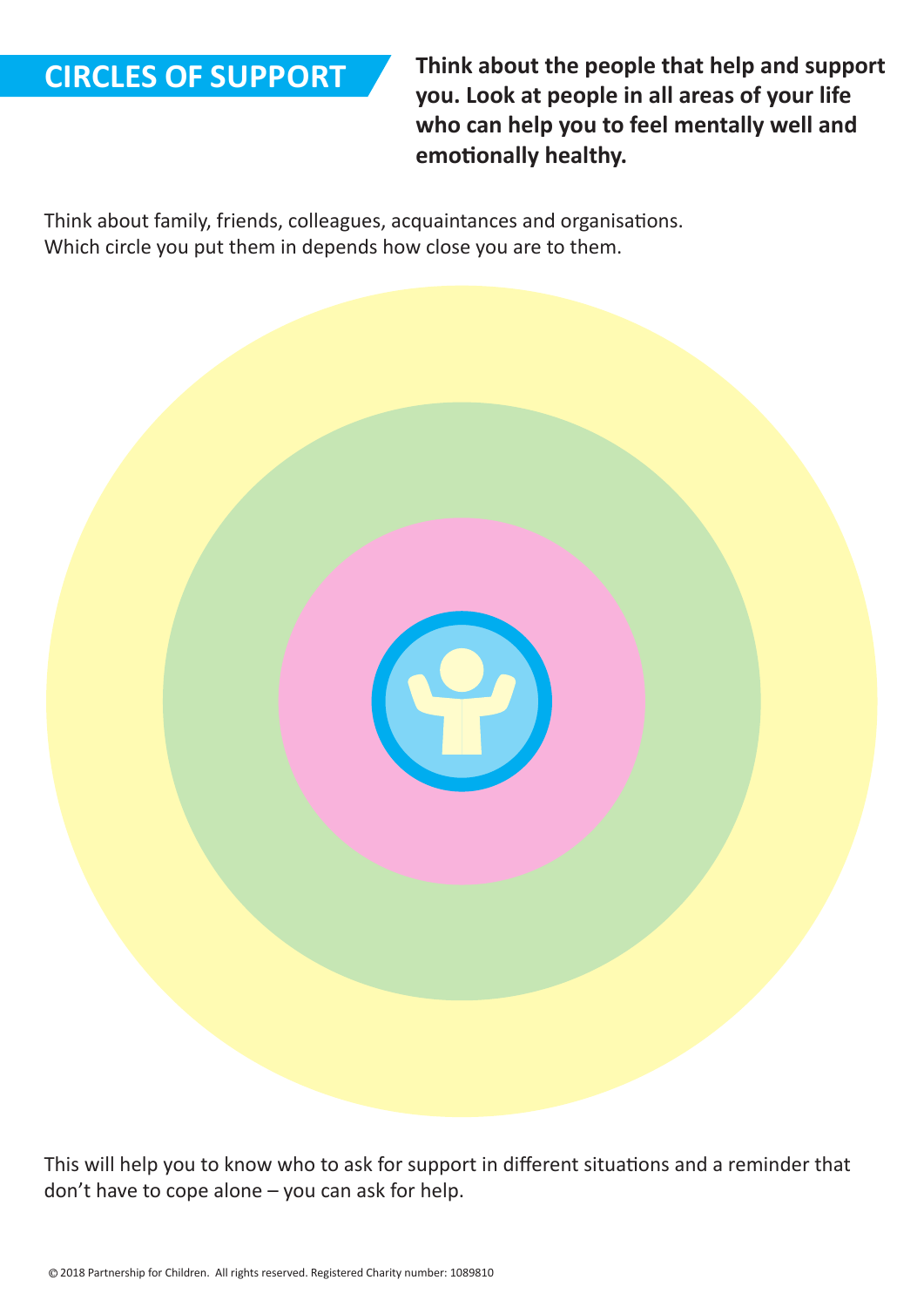**Find a comfortable and quiet place, away** 

### **VISUALISATION**



Think of a place or situation that you find relaxing, for example on a beach, walking in nature etc. Use your imagination to visualise every small detail of this calming place, think about what you are experiencing through each of your senses.

Notice how far away you feel from stress and anxiety.

#### **DRAWING**



Take a piece of paper and draw freely, maybe starting with a large circle or random scribble. Keep drawing without taking your pen or pencil off the page. Focus on the drawing and the sensations in your body. You may want to add colour after you have finished.

This activity gives you the opportunity to free your mind from what you are worrying about and focus on something else. It doesn't matter what you draw, you don't have to worry about creating a masterpiece!

#### **BREATHING**



A calming breathing technique to make part of your daily routine.

Sit, stand or lie in a comfortable position. Breathe in through your nose whilst counting to 7, then let it flow out through your mouth for another count of 11. Repeat for 3-5 minutes.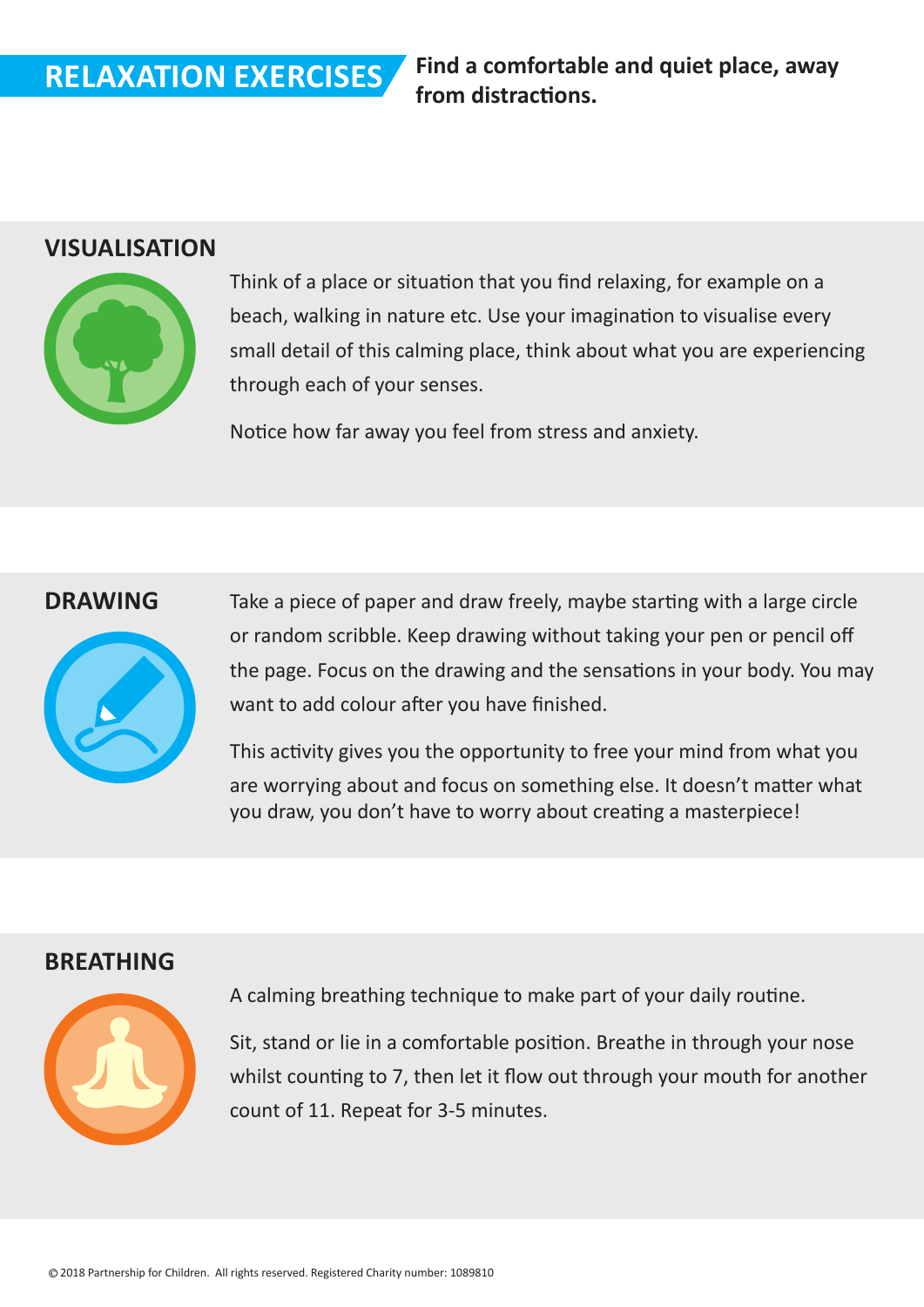# **MOOD JOURNAL**

**Managing emotions is a challenge everyone faces. A mood journal will help you to identify and recognise your emotions but more importantly understand causes and triggers in order to develop your coping skills.** 

| <b>SITUATION</b>                                 | <b>EMOTIONS</b>    | <b>RATE INTENSITY</b><br>$0 - 100$ | <b>HOW DID I REACT (POSITIVE OR</b><br><b>NEGATIVE), WHAT COULD I HAVE</b><br><b>DONE?</b> |
|--------------------------------------------------|--------------------|------------------------------------|--------------------------------------------------------------------------------------------|
| At work, lunchtime,<br>criticised by a colleague | Angry, Embarrassed | Angry = $90$<br>Embarrassed = 50   | I walked away but worried about it all<br>day. It made me angry with everyone<br>at home.  |
|                                                  |                    |                                    |                                                                                            |
|                                                  |                    |                                    |                                                                                            |
|                                                  |                    |                                    |                                                                                            |
|                                                  |                    |                                    |                                                                                            |
|                                                  |                    |                                    |                                                                                            |
|                                                  |                    |                                    |                                                                                            |
|                                                  |                    |                                    |                                                                                            |
|                                                  |                    |                                    |                                                                                            |
|                                                  |                    |                                    |                                                                                            |
|                                                  |                    |                                    |                                                                                            |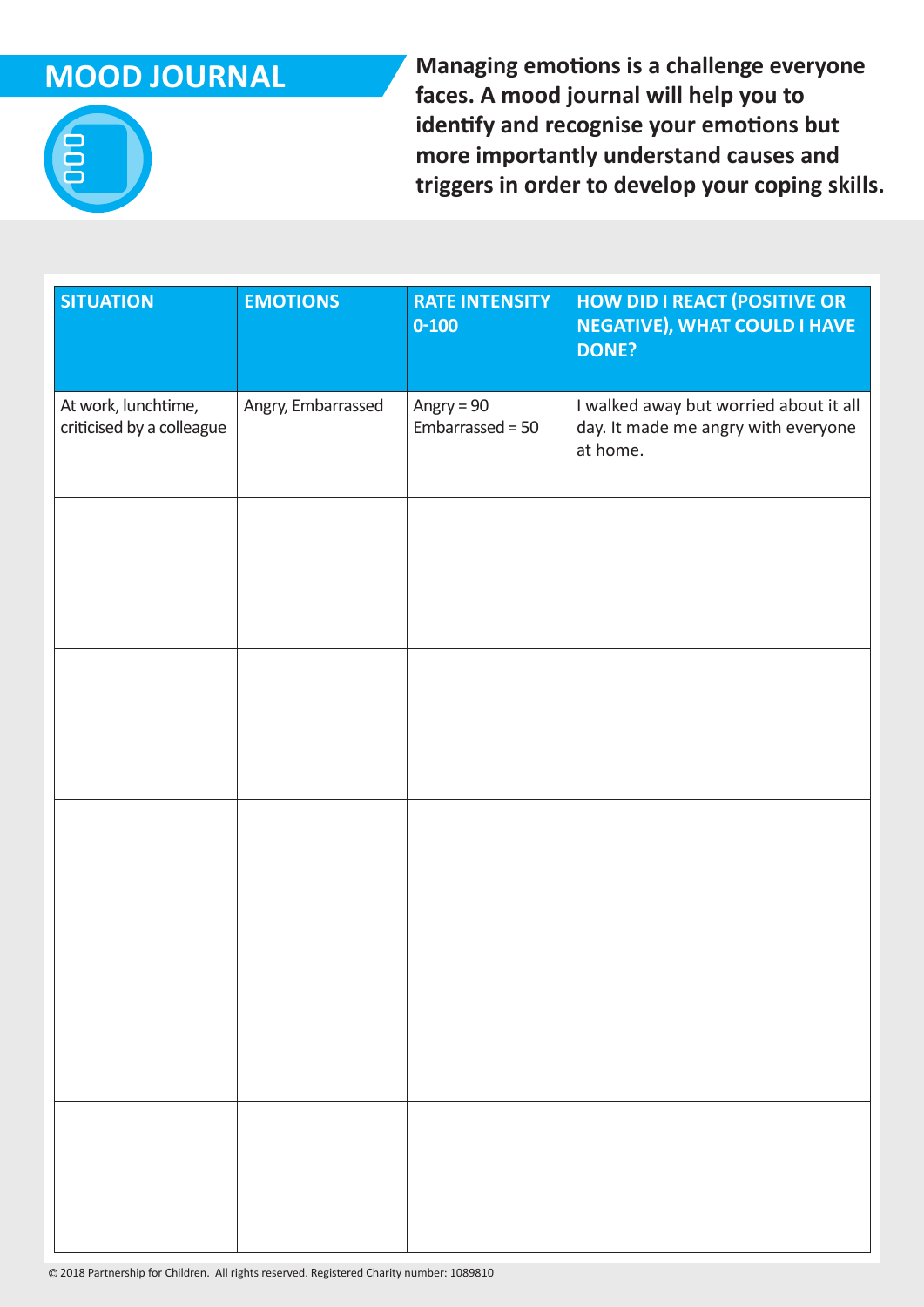# **COPING STRATEGIES**

**Here are some examples of positive coping strategies.**



**What works for you? Add your own to this toolbox.**



2018 Partnership for Children. All rights reserved. Registered Charity number: 1089810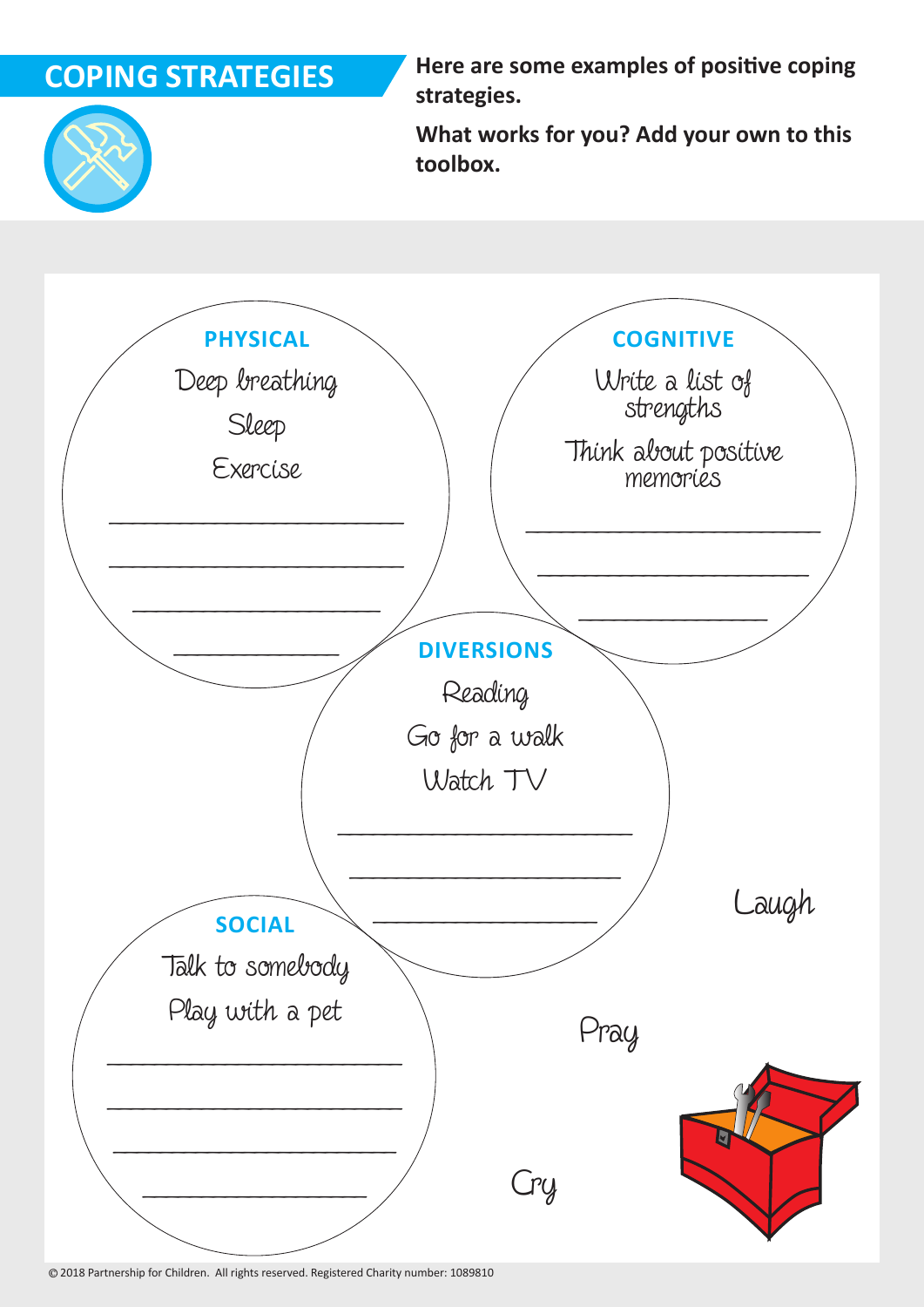# **STAFFROOM FEELINGS TREE**



**Encourage the team to anonymously write how they are feeling on the branches of the tree. Use this as a prompt to start open discussions during staff wellbeing meetings.**

2018 Partnership for Children. All rights reserved. Registered Charity number: 1089810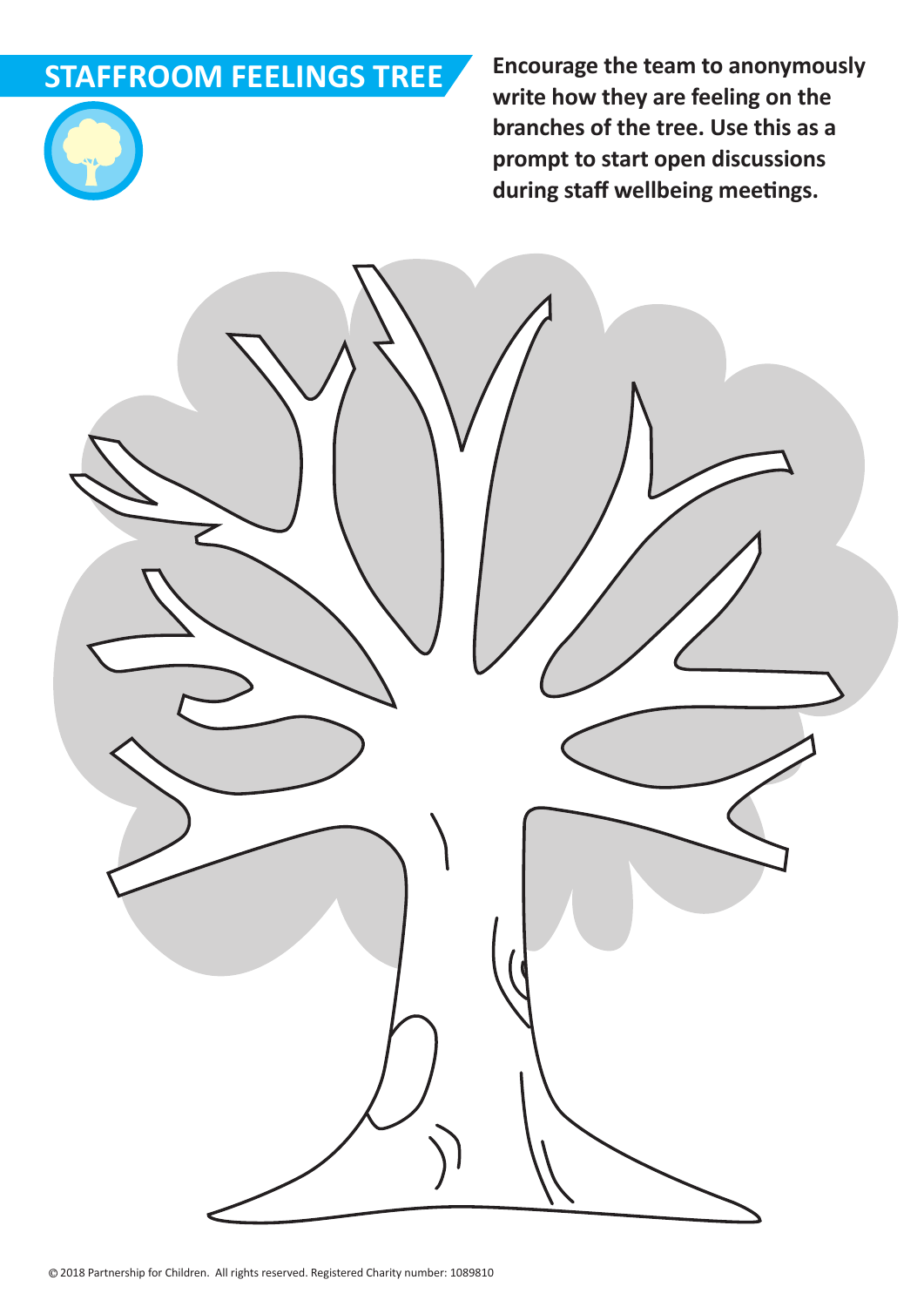# **GRATITUDE DISPLAY**

**Create a gratitude display for staff to post positive comments and messages of thanks using the sentence starter cards below.** 



| Thank you to          |  |
|-----------------------|--|
|                       |  |
|                       |  |
|                       |  |
|                       |  |
|                       |  |
|                       |  |
|                       |  |
| I am grateful for     |  |
|                       |  |
|                       |  |
|                       |  |
|                       |  |
|                       |  |
|                       |  |
|                       |  |
|                       |  |
| I appreciate          |  |
|                       |  |
|                       |  |
|                       |  |
|                       |  |
|                       |  |
|                       |  |
|                       |  |
|                       |  |
| I feel supported when |  |
|                       |  |
|                       |  |
|                       |  |
|                       |  |
|                       |  |
|                       |  |
|                       |  |
|                       |  |
|                       |  |
| It makes my day when  |  |
|                       |  |
|                       |  |
|                       |  |
|                       |  |
|                       |  |
|                       |  |